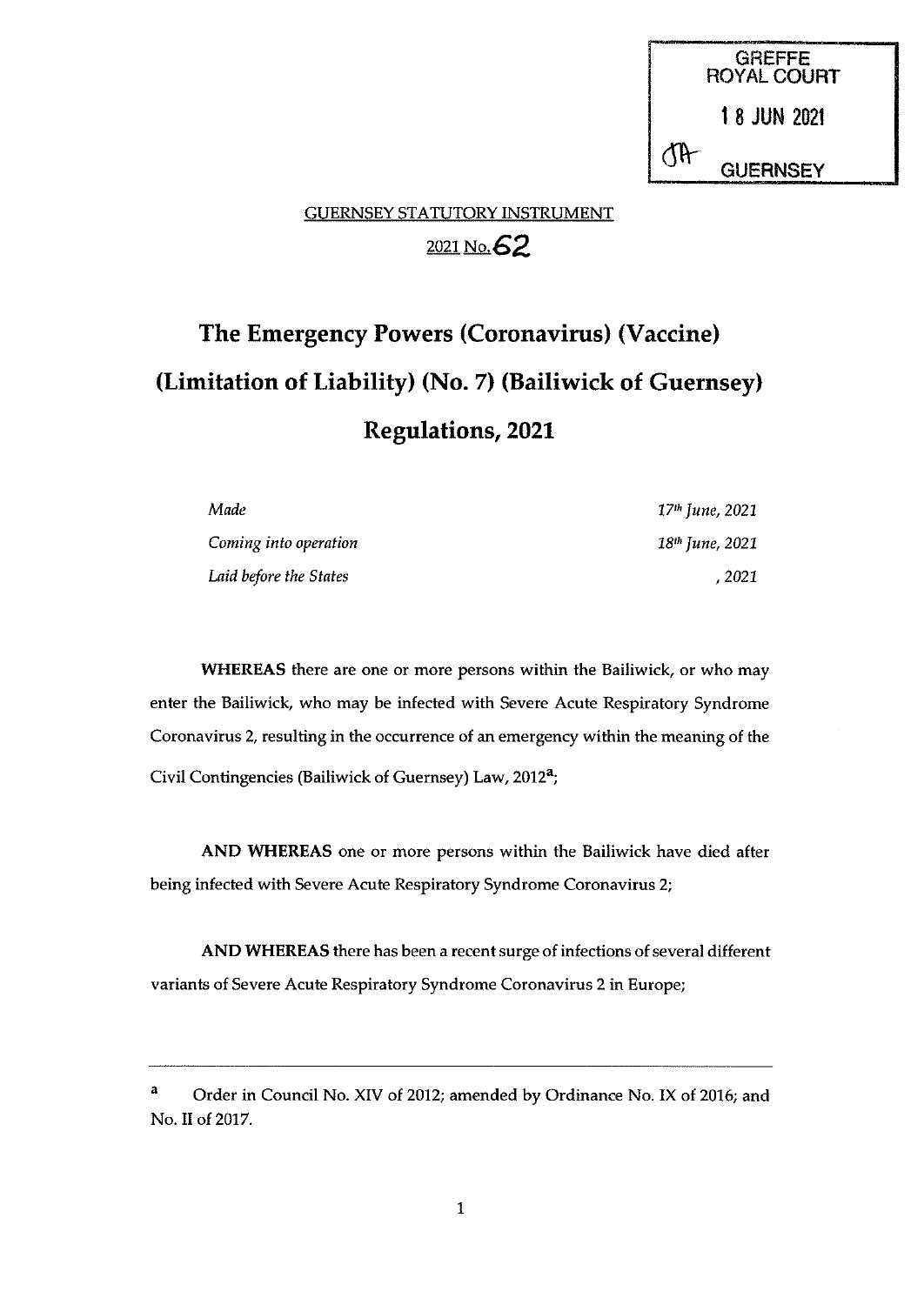AND WHEREAS the States of Guernsey Committee for Health & Social Care considers that, for the purposes of controlling or mitigating the emergency referred to above, it is appropriate and proportionate to carry out a voluntary mass vaccination programme throughout the Bailiwick, using vaccines that have been temporarily authorised by the licensing authority in the United Kingdom,

AND WHEREAS the Civil Contingencies Authority ('the Authority") (having consulted the Medical Officer of Health in respect of the risk to public health created thereby and by the spread of Severe Acute Respiratory Syndrome Coronavirus 2, the virus causing the disease COVID-19, and in respect of the measures necessary to prevent or slow the spread of infection) is satisfied that the conditions set out in section 13 of the Law are satisfied, and that the following regulations contain only provisions which are appropriate for and proportionate to the purpose of preventing, controlling or mitigating the emergency referred to above;

AND WHEREAS the Authority is satisfied that the effect of the following regulations is in due proportion to that emergency, and that they are compatible with the Convention rights within the meaning of section <sup>1</sup> of the Human Rights (Bailiwick of Guernsey) Law, 2000<sup>b</sup>;

NOW THEREFORE THE AUTHORITY, in exercise of the powers conferred upon it by sections 12(1), 14 and 19 of the Law, and of all other powers enabling it in that behalf, hereby makes the following regulations: —

<sup>b</sup> Order in Council No. XIV of 2000; amended by No. <sup>I</sup> of 2005; Ordinance No. XXXVII of 2001; No. XXXIII of 2003; No. XX of 2015; No. IX of 2016; No. XXVI of 2018; and G.S.I. No. 27 of 2006.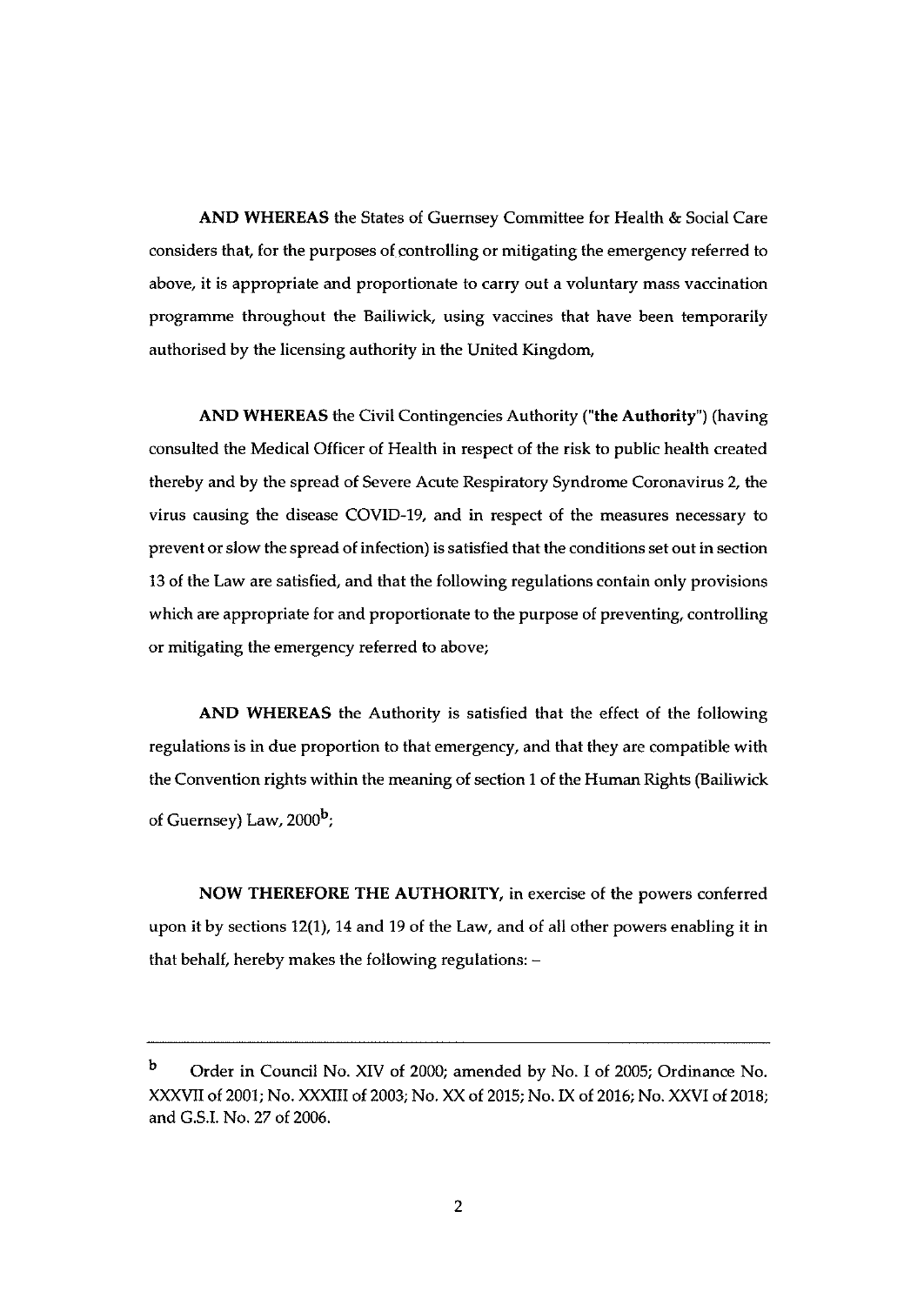#### Application of these Regulations.

- $\mathbf{1}$ (1) These Regulations apply where —
	- (a) the UK licensing authority has authorised a medicinal product on a temporary basis (whether with or without conditions) under regulation 174 of the Human Medicines Regulations 2012<sup>c</sup>,
	- (b) the Committee has designated the medicinal product to be used for vaccination or immunisation against the coronavirus under regulations made under section 15(2) and (3) of the Prescription Only Medicines (Human) (Bailiwick of Guernsey) Ordinance, 2009',
	- (c) a medicinal product falling within the description or class of the designated vaccine has been sold, supplied or administered by or on behalf of, or under arrangements made by, any person in accordance with—
		- (i) a Patient Group Direction approved or consented to by the Committee, or
		- (ii) a protocol,

<sup>C</sup> UK 5.1.2012 No. 1916.

<sup>d</sup> Ordinance No. XXV of 2009; as amended by No. XXV of 2010; No. IX of 2016; No. XXXIV of 2020.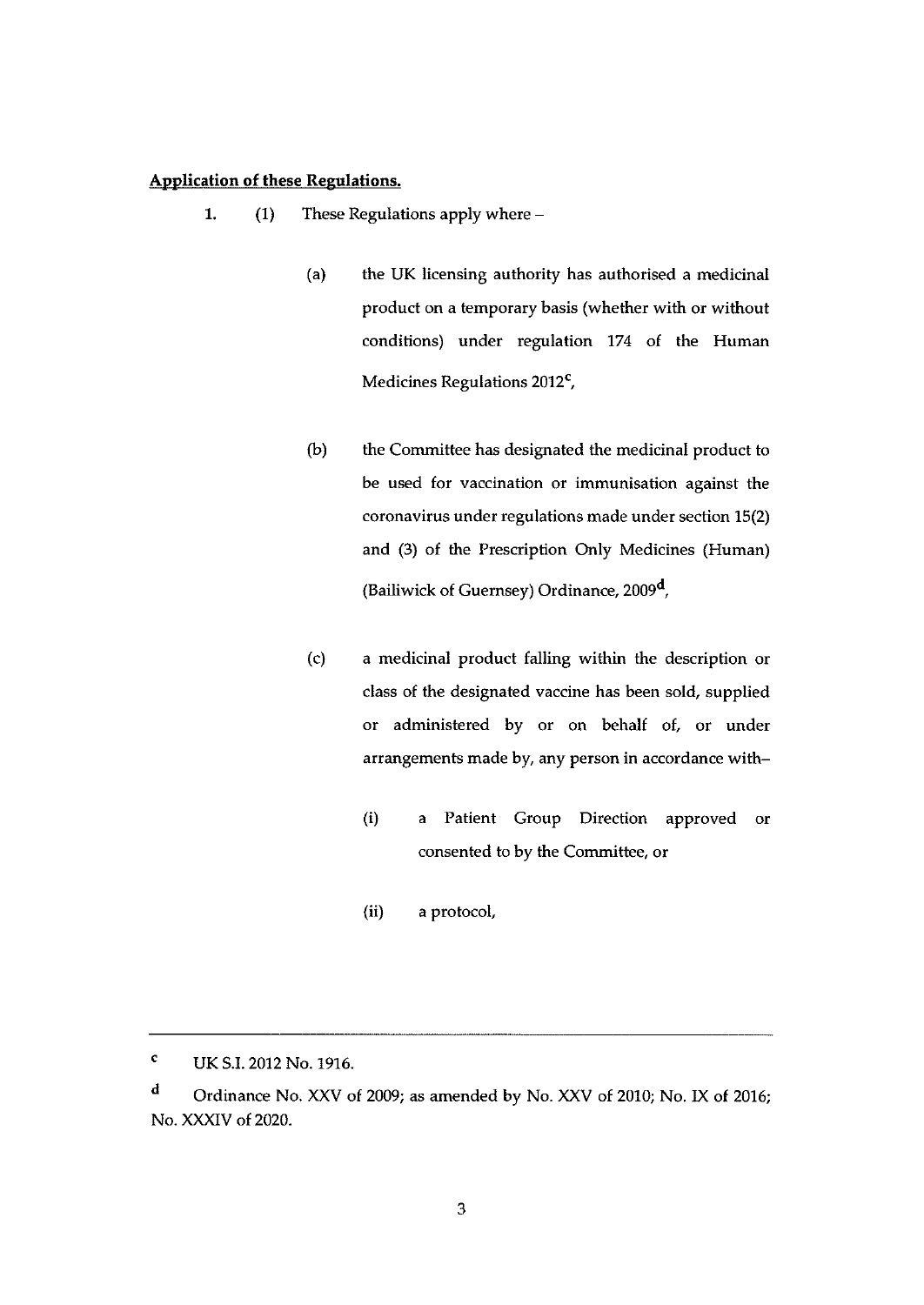- (d) any person dies or suffers any personal injury as a result of the person receiving the relevant medicinal product administered in accordance with the Patient Group Direction or (as the case may be) protocol, and
- (e) any person (whether the person referred to in subparagraph (d) or any other person) suffers or incurs any loss or damage arising out of or in connection with the death or personal injury.

(2) In paragraph (1)(a), 'UK licensing authority' means the licensing authority within the meaning given by regulation 6(2) of the Human Medicines Regulations 2012.

### Limitation of liability.

2. (1) Where these Regulations apply and a court determines in any civil proceedings that a responsible person is liable to any other person in respect of any loss or damage falling within regulation  $1(1)(e)$ , the maximum aggregate amount of damages and costs that may be awarded against the responsible person in respect of all such losses and damages is £120,000.00 in respect of any one person who died or suffered personal injury.

- (2) Paragraph  $(1)$ 
	- (a) is subject to regulation 3, and
	- (b) does not apply so as to limit an award of damages on the ground that any action or omission of the responsible person was unlawful as a result of section 6(1) of the Human Rights (Bailiwick of Guernsey) Law, 2000.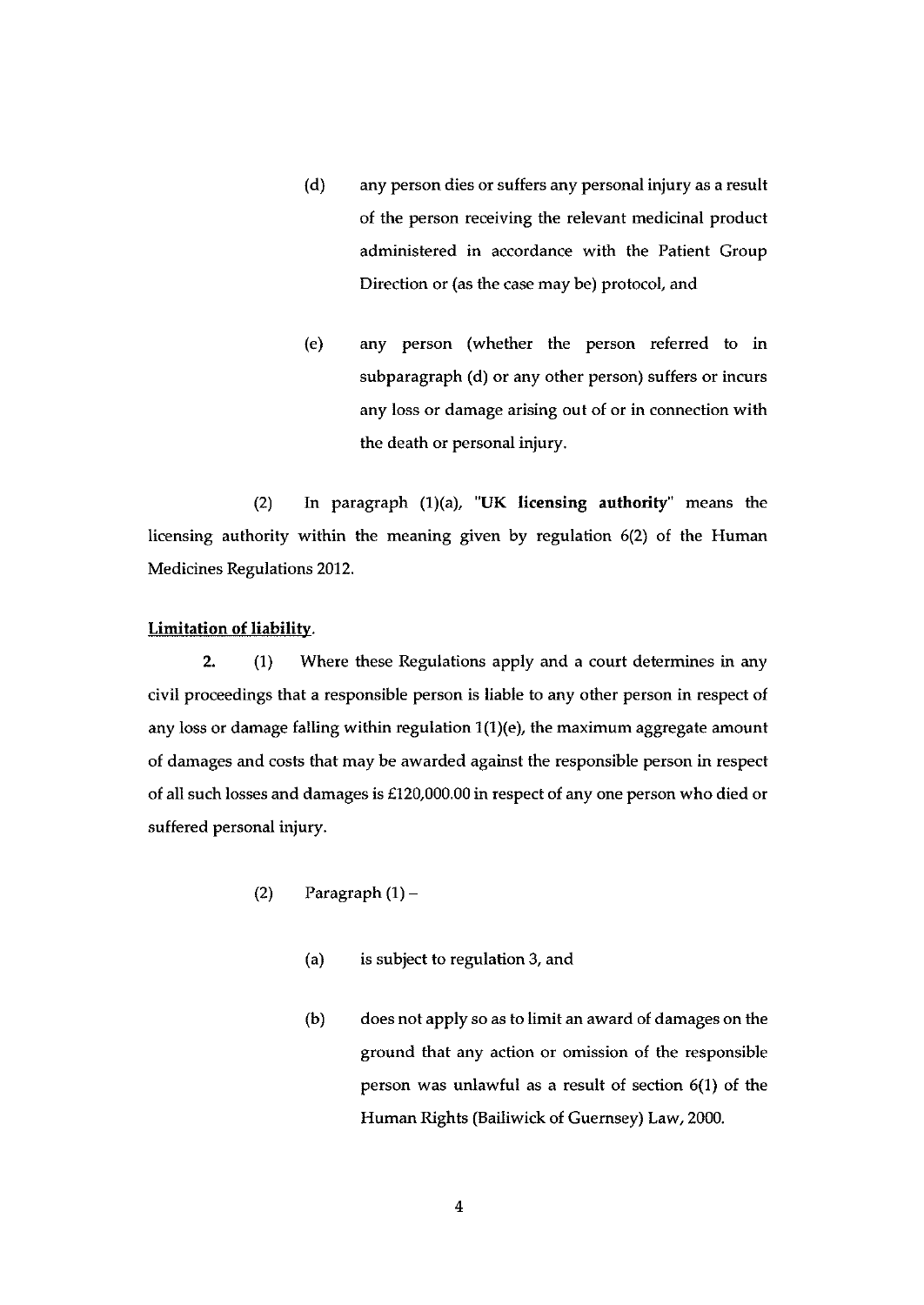(3) In paragraph (1), 'damages and costs" includes all liabilities, costs, expenses, damages and losses, including but not limited to any direct indirect or consequential losses, loss of profit, loss of reputation and all interest, penalties and legal costs and all other professional costs and expenses.

#### Time of sale. supply or administration.

3. Regulation 2(1) applies only in respect of a relevant medicinal product sold, supplied or (as the case may be) administered in any particular circumstances (including to any age group) —

- (a) at any time on or after the  $15<sup>th</sup>$  December, 2020, and
- (b) if the designated vaccine is given a United Kingdom marketing authorisation or a European Union marketing authorisation within the meaning given by regulations 12 and 13(1), respectively, of the Medicines (Human) (Exemptions and Recognition of Marketing Authorisations) (Bailiwick of Guernsey) (Bailiwick of Guernsey) Regulations,  $2009^e$ , for administration in those circumstances, before it is given the marketing authorisation concerned.

# Relationship with the European Communities (Coronavirus Vaccine) (Immunity from Civil Liability) (Guernsey) Ordinance. 2020 and equivalent enactments.

4. Nothing in these Regulations limits the effect of the European Communities (Coronavirus Vaccine) (Immunity from Civil Liability) (Guernsey)

<sup>&</sup>lt;sup>e</sup> G.S.I. No. 63 of 2009.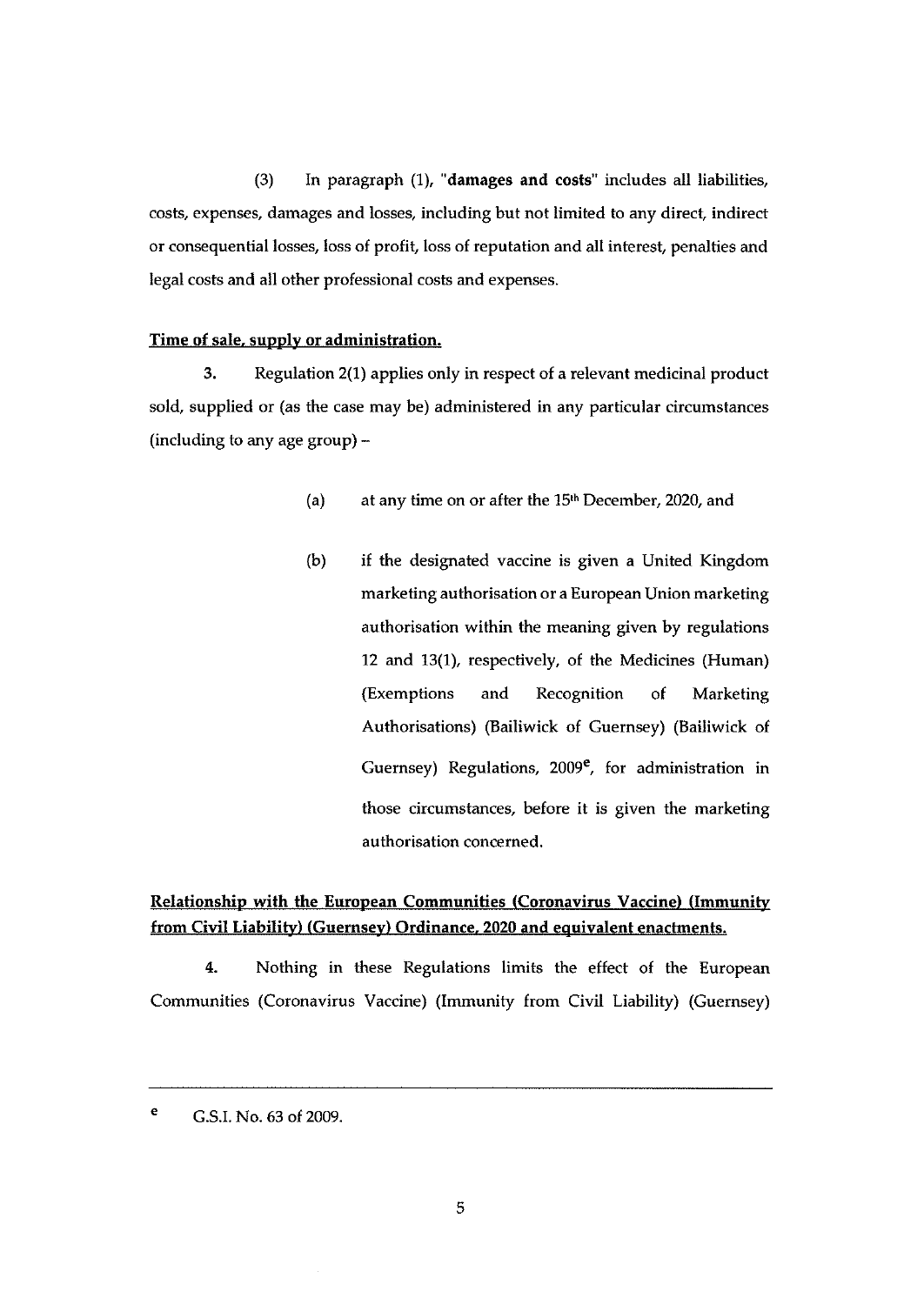Ordinance, 2020 or any equivalent Ordinance or other enactment having effect in Sark or Alderney.

#### Interpretation.

5. In these Regulations, unless the context requires otherwise —

'the Commiftee' means the States of Guernsey Committee for Health & Social Care,

"the coronavirus" has the meaning given by section 15(3) of the Prescription Only Medicines (Human) (Bailiwick of Guernsey) Ordinance, 2009,

"designated vaccine" means the medicinal product designated in accordance with regulation  $1(1)(b)$ ,

"medicinal product" has the meaning given by section 133 of the Medicines (Human and Veterinary) (Bailiwick of Guernsey) Law, 2008<sup>f</sup>,

"Patient Group Direction" has the meaning given by section 15(4) of the Prescription Only Medicines (Human) (Bailiwick of Guernsey) Ordinance, 2009,

"personal injury" includes any disease and any impairment of a person's physical or mental condition,

 $\mathbf f$ Order in Council No. <sup>V</sup> of 2009; as amended by Ordinance No. XXIV of 2009; No. XLI of 2013: No. IX of 2016.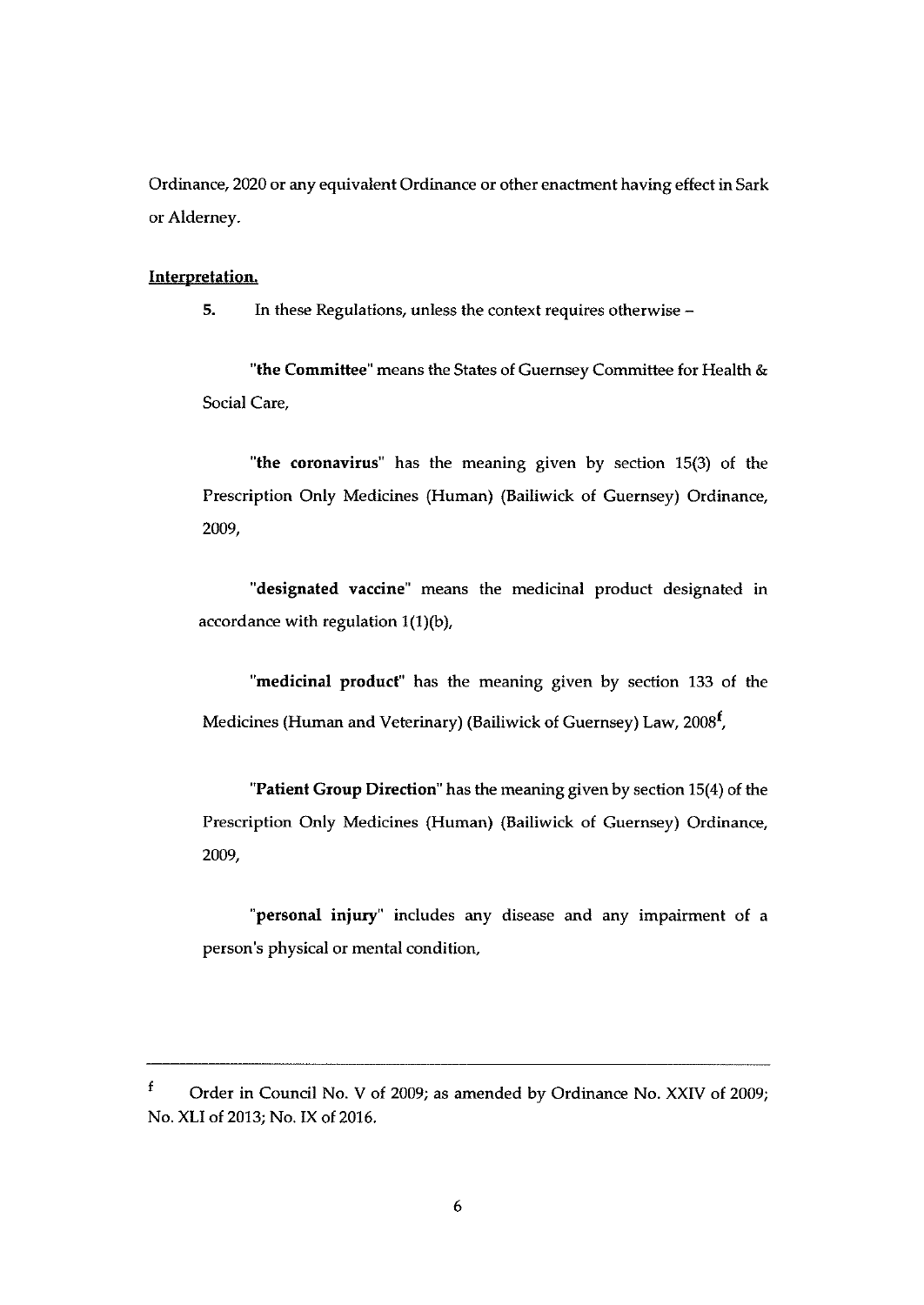protocol" means any protocol for the sale, supply or administration of the designated vaccine approved under or for the purposes of section 15A of the Prescription Only Medicines (Human) (Bailiwick of Guernsey) Ordinance, 2009,

'relevant medicinal product" means the medicinal product sold, supplied or (as the case may be) administered in accordance with regulation  $1(1)(c)$ , and

#### "responsible person" —

- (a) means the person
	- (i) by or on whose behalf the relevant medicinal product was sold, supplied or (as the case may be) administered in circumstances falling within regulation 1(1)(c), or
	- (ii) who made the arrangements under which the relevant medicinal product was sold, supplied or (as the case may be) administered in circumstances falling within regulation  $1(1)(c)$ , and
- $(b)$  for the avoidance of doubt, includes (but is not limited  $to$ ) –
	- (i) the States of Guernsey, and
	- (ii) the Committee.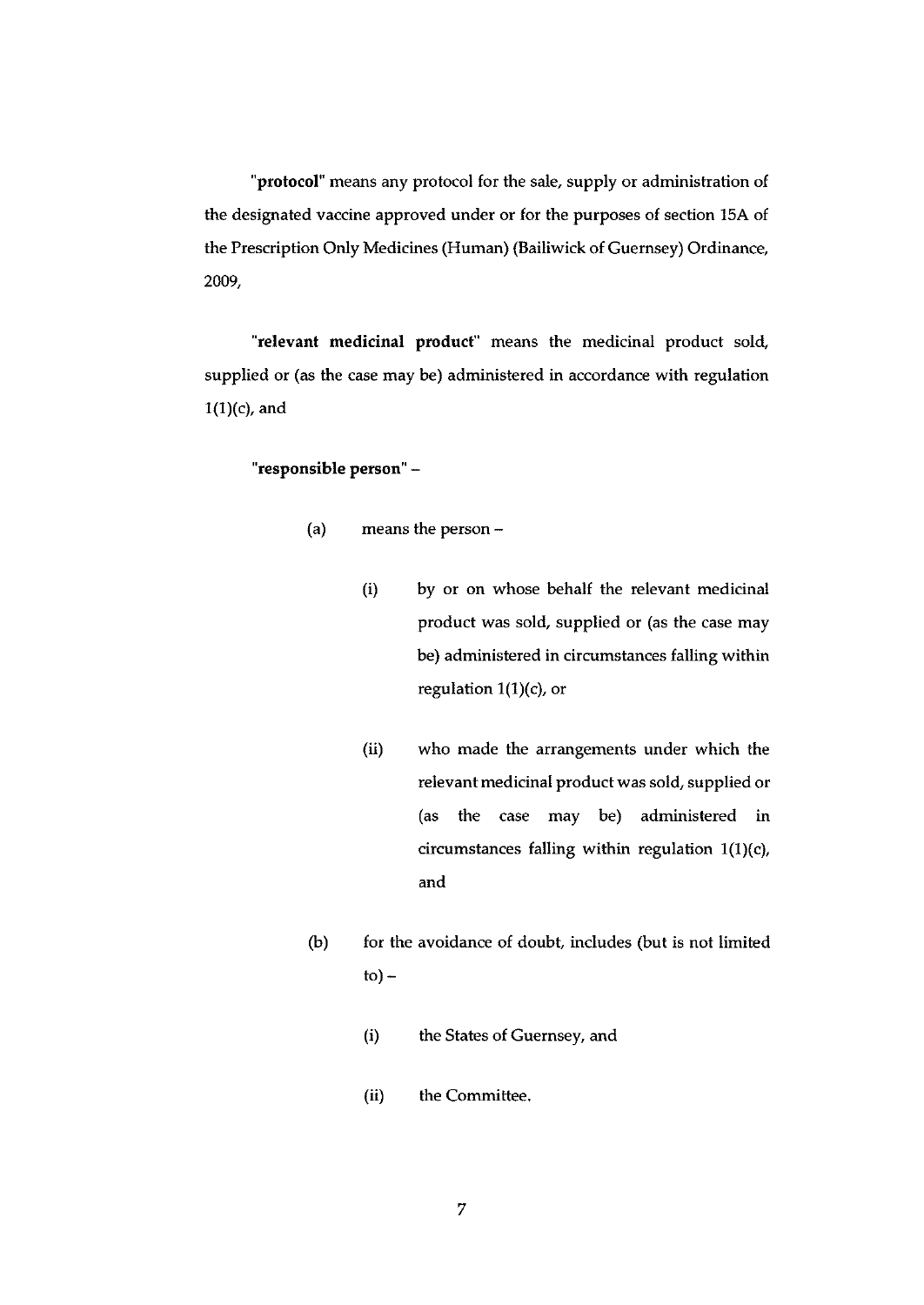### Revocation.

6. The Emergency Powers (Coronavirus) (Vaccine) (Limitation of Liability) (No. 6) (Bailiwick of Guernsey) Regulations, 2021<sup>8</sup> are revoked.

#### Extent.

7, These Regulations apply throughout the Bailiwick of Guernsey.

#### Citation.

8. These Regulations may be cited as the Emergency Powers (Coronavirus) (Vaccine) (Limitation of Liability) (No. 7) (Bailiwick of Guernsey) Regulations, 2021.

#### Commencement

9. These Regulations shall come into force on the 18<sup>th</sup> June, 2021.

Dated this 17<sup>th</sup> day of June, 2021

2 Febracle

P.T.R. FERBRACHE Chairman of the Civil Contingencies Authority For and on behalf of the Authority

g G.S.I. No. 56 of 2021.